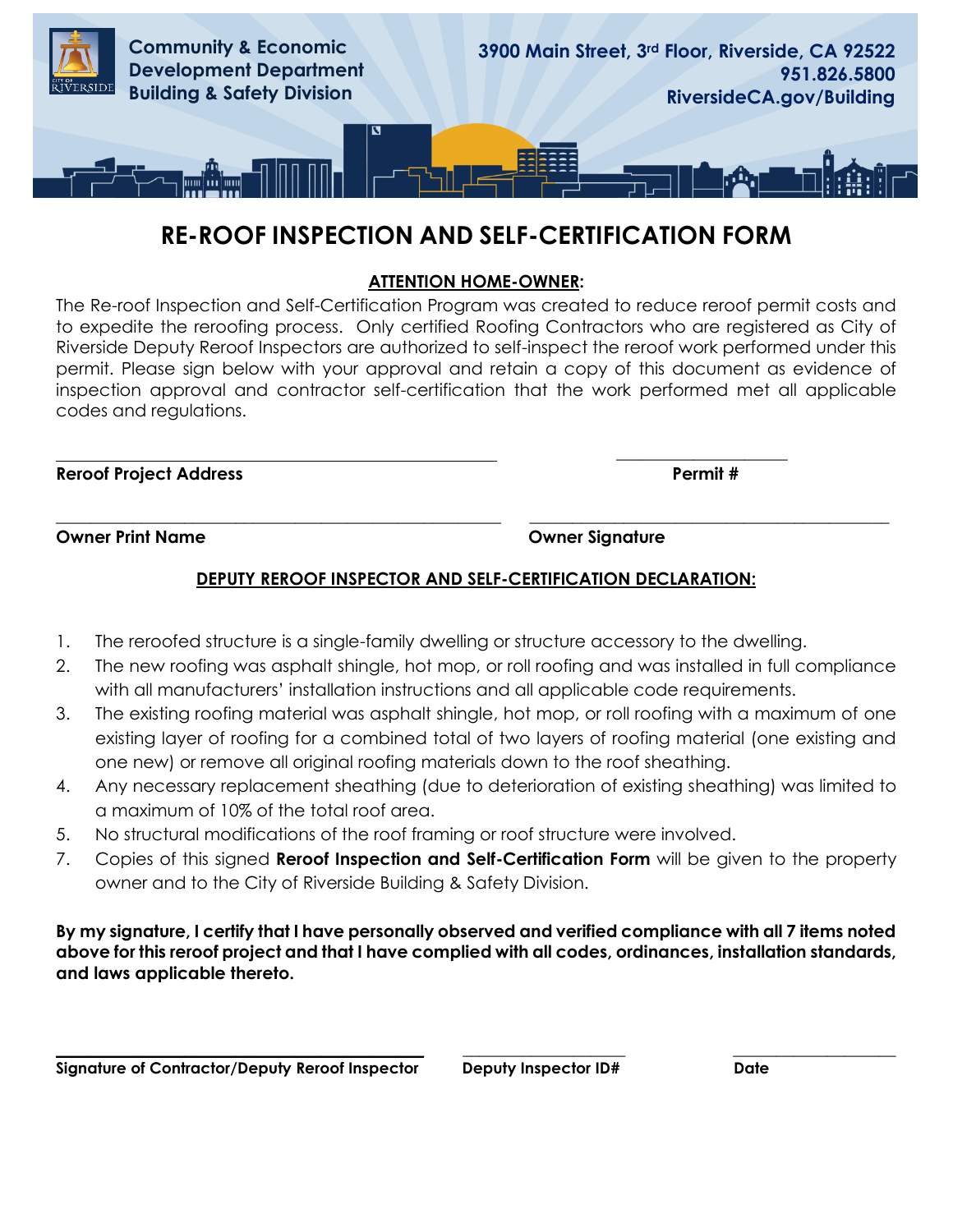

## **SELF-CERTIFICATION & VERIFICATION FORM WATER EFFICIENT PLUMBING FIXTURE RETROFIT**

I, sowner of the dwelling located at:

**(Print Property Owner's Name) (Print Address)** 

For dwellings constructed prior to January 1, 1994, I (the property owner) verify that all plumbing fixtures within the dwelling unit are in compliance with the applicable retrofit provisions of California Civil Code Section 1101, which requires that the following fixtures do not exceed the flow rates stated:

- $\star$  Toilets not more than 1.6 gallon of water per flush
- $\star$  Urinals not more than 1 gallon of water per flush
- $\star$  Showerheads not more than 2.5 gallons of water per minute
- $\star$  Faucets not more than 2.2 gallons of water per minute

*I have read and understand the above requirements and affirm by my signature, that all required plumbing fixtures mentioned above are in compliance with the applicable water conservation requirements of California Civil Code Section 1101.* 

 Signature of Property Owner **Date** Date

## **ATTENTION PROPERTY OWNER:**

**This is a voluntary self-certification verification procedure. If you prefer a City Building Inspector to perform the verification, you must arrange to have an adult present at the time of inspection and provide access to locations of all plumbing fixtures.**